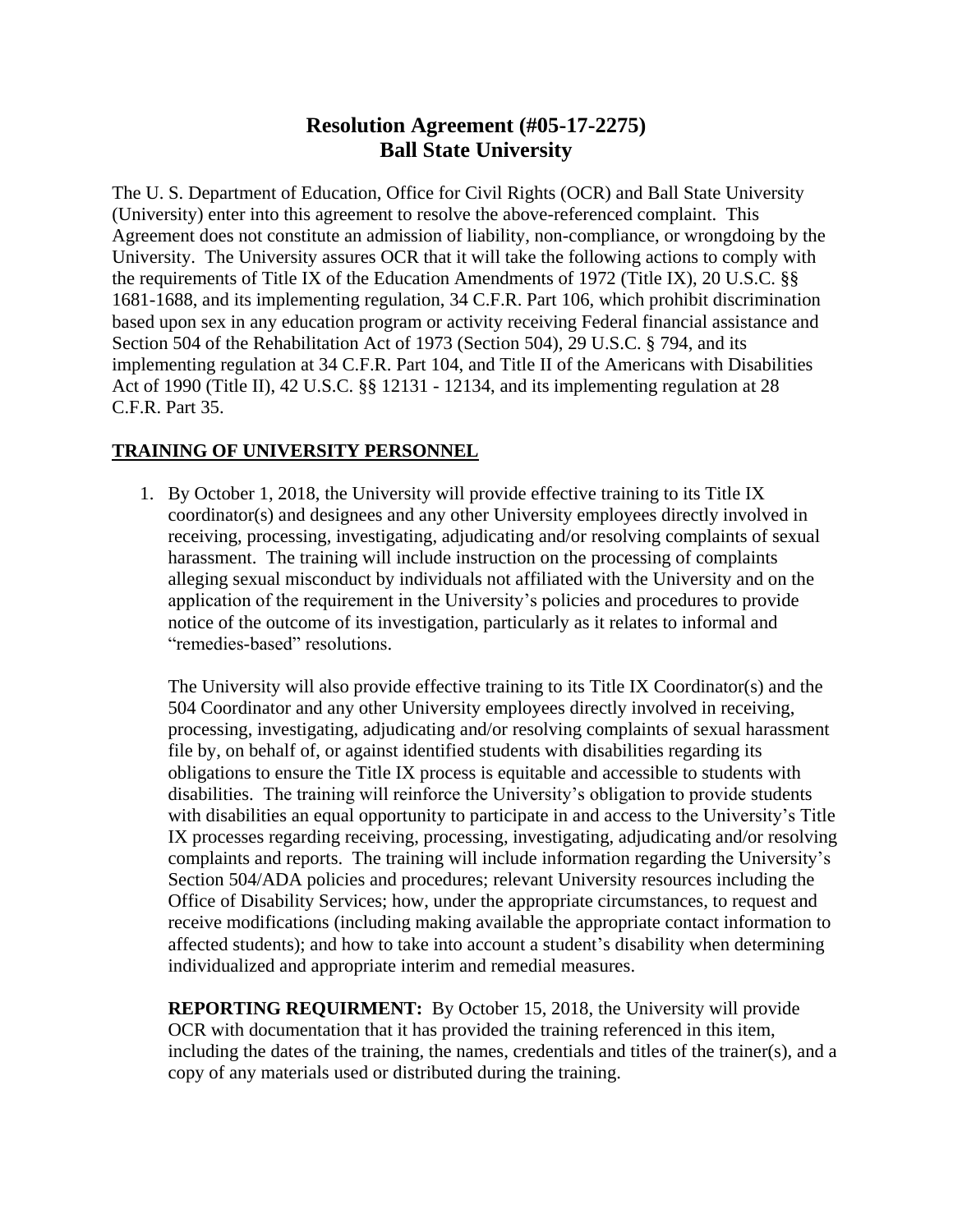## **STUDENT-FOCUSED REMEDIES**

2. By May 15, 2018, the University will send a letter via certified mail inviting the student who was the subject of this complaint (Student A) to a meeting with the Title IX Coordinator and, as applicable, other University administrators at which the University will offer to provide Student A any additional remedies the University deems appropriate, such as counseling services at the University's expense, as well as an opportunity to share concerns regarding his experiences with the University's handling of his earlier report.

**REPORTING REQUIREMENT:** By May 31, 2018, the University will provide documentation to OCR that it met with Student A as referenced by this item. The documentation submitted shall include a schedule for providing any additional remedies to Student A, which shall be completed within one year of the date Student A accepts the University's offer for additional remedies. If Student A declines the University's offer to meet, the University will provide OCR a copy of the offer letter, certified mail delivery receipt, and, if applicable, any correspondence from Student A in response rejecting the University's offer. By December 1, 2018, and July 1, 2019, if applicable, the University will provide documentation to OCR of the additional relief that it provided to Student A.

## **MAINTENANCE OF OTHER DATA**

- 3. Effective immediately, the University agrees to maintain documents relating to specific complaints or other reports of sexual harassment of students, including the following:
	- a. a copy of all written reports for complaints or any other reports of incidents involving allegations of sexual harassment of any kind;
	- b. a narrative of all actions taken in response to the reports by University personnel, including any written documentation;
	- c. a copy of any and all disciplinary sanctions issued to students or employees for violations of the sexual harassment policies and procedures;
	- d. documentation demonstrating any interim and/or remedial efforts offered and provided to the complainant, the accused and/or witnesses of the incident(s), such as counseling or other appropriate services; and,
	- e. a narrative of all action taken to prevent recurrence of any harassing incident(s) and/or retaliatory harassment by other students, including any written documentation.

**REPORTING REQUIREMENT:** By September 4, 2018, the University will provide to OCR copies of the documentation referenced in this item for the 2017-2018 academic year. By September 3, 2019, the University will provide to OCR copies of the documentation referenced in this item for the 2018-2019 academic year.